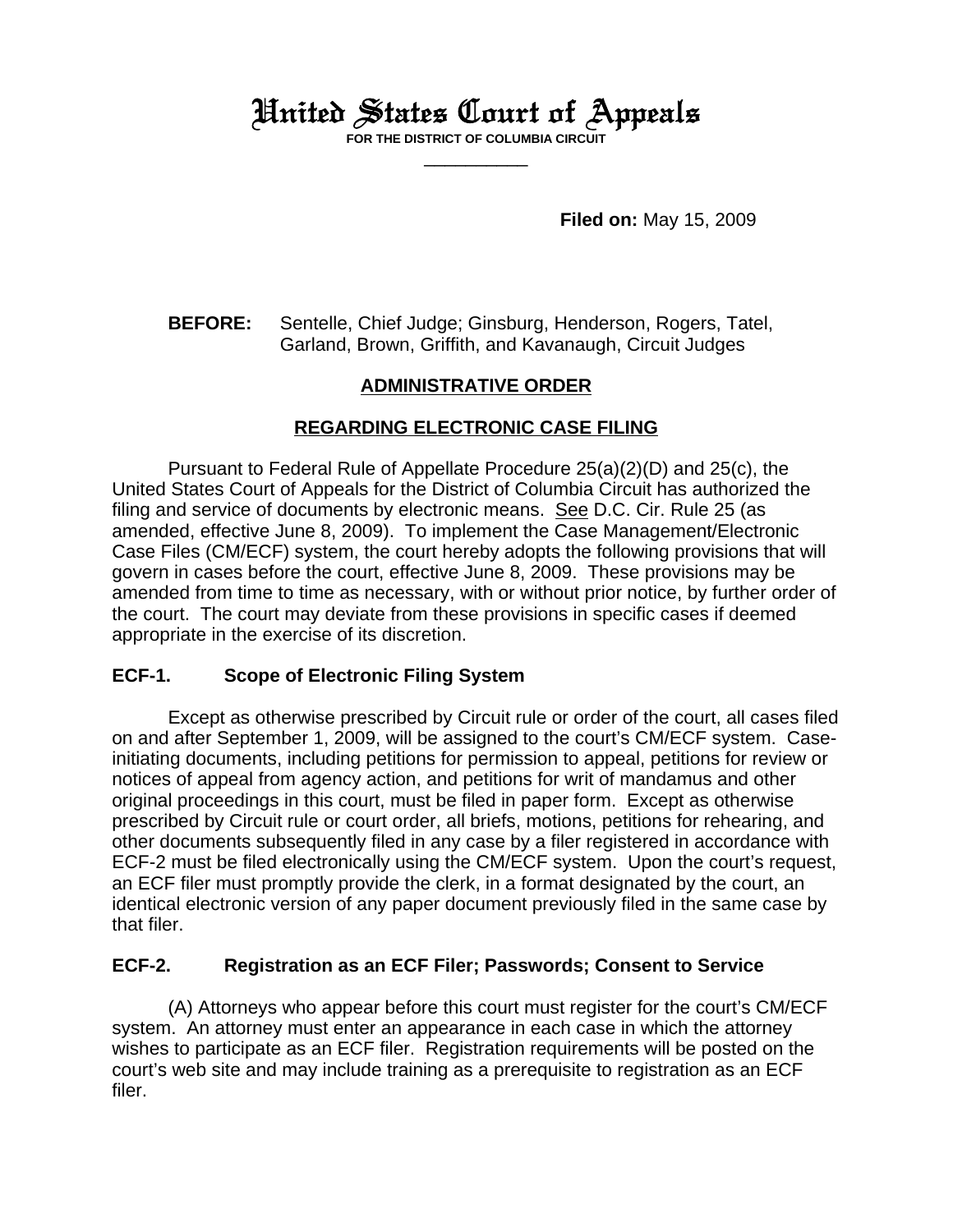**FOR THE DISTRICT OF COLUMBIA CIRCUIT** \_\_\_\_\_\_\_\_\_\_\_\_

(B) At the discretion of the court, a party to a pending civil case who is not represented by an attorney may be permitted to register as an ECF filer solely for purposes of that case. A pro se party who desires to register as an ECF filer must file a motion in this court, describing the party's access to the internet and confirming the capacity to file and receive documents electronically on a regular basis. If permission is granted, the pro se party may be required to complete CM/ECF training provided by the clerk as a prerequisite to registration as an ECF filer. If a pro se party retains an attorney, the attorney must enter an appearance.

(C) ECF filers agree to protect the security of their passwords and to notify the PACER Service Center and the clerk immediately if they learn that their password has been compromised. ECF filers may be sanctioned for failure to comply with this provision.

(D) Registration as an ECF filer constitutes consent to electronic service of all documents as provided in the Federal Rules of Appellate Procedure and the rules of this court. See D.C. Cir. Rule 25(c).

### **ECF-3. Electronic Signatures**

(A) **The ECF Filer.** The filer log-in and password required to submit documents to the CM/ECF system serve as the filer's signature for all purposes under the Federal Rules of Appellate Procedure and the rules of this court. The name of the filer under whose log-in and password a document is submitted must be preceded by an "/s/" and typed in the space where the signature would otherwise appear, followed by the firm name, if any, and the attorney's or party's street address, telephone number, and e-mail address. No ECF filer or other person may knowingly permit or cause to permit a filer's log-in and password to be used by anyone other than an authorized agent of the ECF filer.

(B) **Other Signatures.** Documents requiring signatures of more than one party must be electronically filed either by: (1) submitting a scanned document containing all necessary signatures; (2) representing the consent of the other parties on the document; or (3) in any other manner approved by the court. Electronically represented signatures of all parties and ECF filers as described above are presumed to be valid signatures. If any party, counsel of record, or ECF filer objects to the representation of his or her signature on an electronic document as described above, he or she must, within 14 days of the filing, file a notice setting forth the basis of the objection.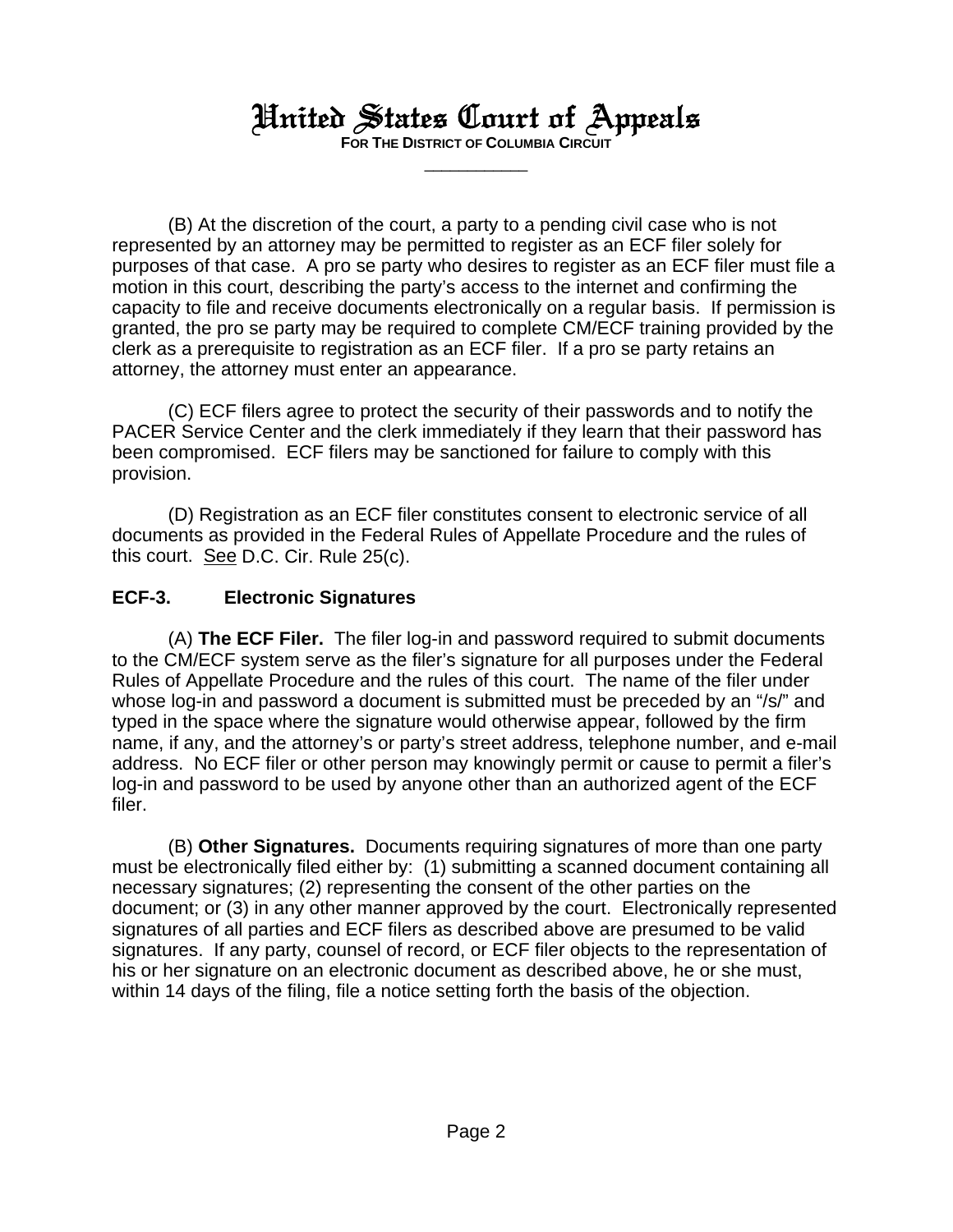**FOR THE DISTRICT OF COLUMBIA CIRCUIT** \_\_\_\_\_\_\_\_\_\_\_\_

### **ECF-4. CM/ECF Retention Requirements**

Documents that are electronically filed and require original signatures other than that of the filer must be maintained in paper form by the filer until issuance of the mandate (or entry of the final order, in a case in which no mandate will issue) or until such later date as the court prescribes. On request of the court, the filer must provide original documents for review.

### **ECF-5. Consequences of Electronic Filing**

(A) **The Docket.** Electronic transmission of a document to the CM/ECF system consistent with this order, together with the transmission of a Notice of Docket Activity from the court, constitute filing of the document under the Federal Rules of Appellate Procedure and the rules of this court, and constitute under FRAP 36 and 45(b) entry of the document on the docket maintained by the clerk. If the court requires a party to file a motion for leave to file, both the motion and document at issue should be submitted electronically. If leave is granted, the underlying document will remain on the docket; if leave is denied, the docket will so reflect.

(B) **Format.** Before filing a document with the court, an ECF filer must verify its legibility and completeness. Documents created by the filer and filed electronically must be in Portable Document Format (PDF), which is generated from an original wordprocessing file and is text searchable. PDF images created by scanning paper documents do not comply with this requirement. Appendix items and attachments to an electronically-filed document may be scanned if a word-processing version is not available. When a document has been filed electronically, the official record is the electronic document stored by the court, and the filing party is bound by the document as filed.

(C) **Time of Filing.** Except in the case of documents first filed in paper form and subsequently submitted electronically under ECF-1, a document filed electronically is deemed filed on the date and at the time stated on the Notice of Docket Activity from the court. Unless a time for filing is specified by court order, filing must be completed before midnight Eastern Time to be considered timely filed that day.

(D) **Technical Failures.** An ECF filer whose filing is made untimely as the result of a technical failure may seek appropriate relief from the court.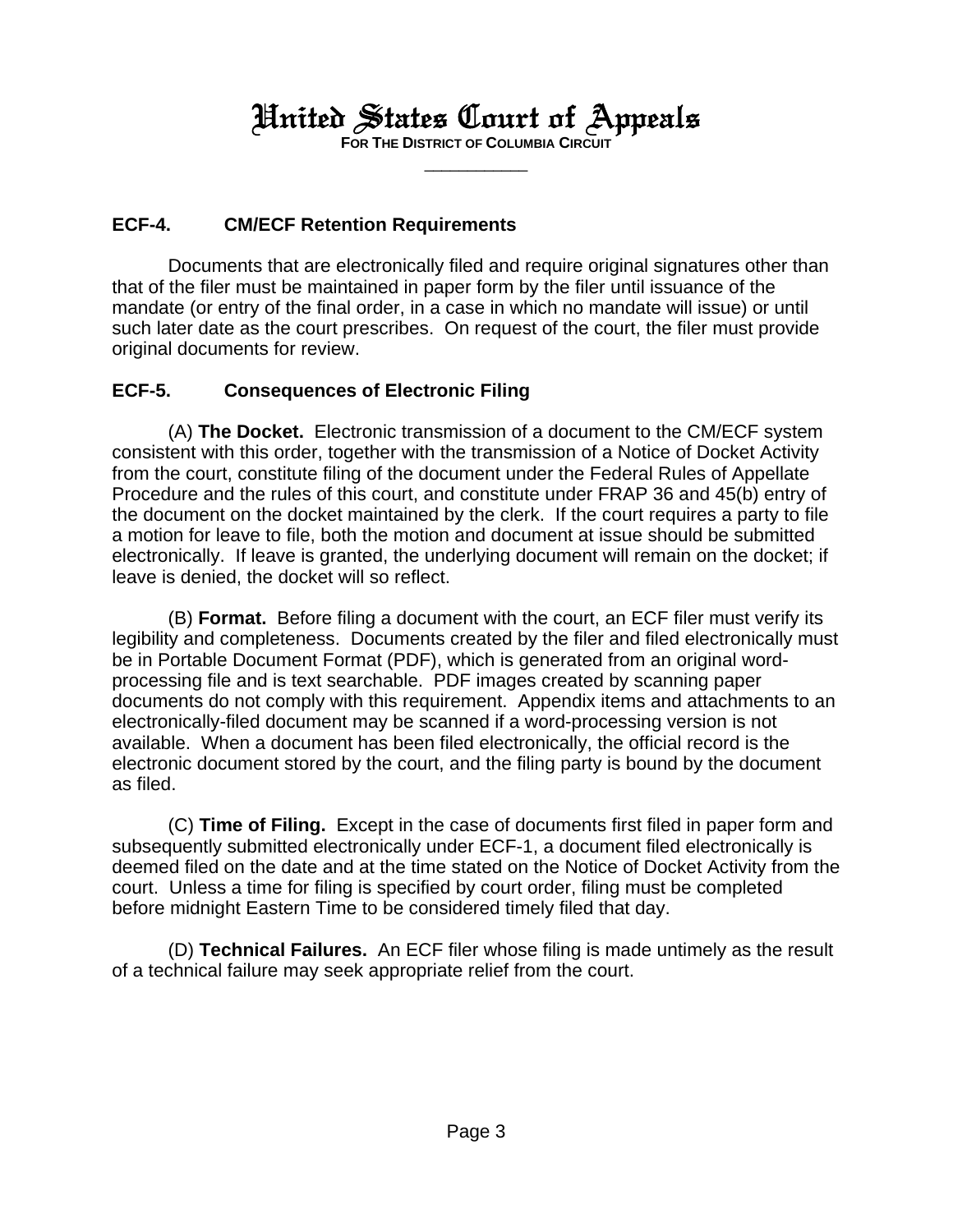**FOR THE DISTRICT OF COLUMBIA CIRCUIT** \_\_\_\_\_\_\_\_\_\_\_\_

### **ECF-6. Paper Copies of Electronic Filings**

(A) **In General.** Except for documents listed below or unless the court directs otherwise, documents filed by an ECF filer in accordance with this order are not to be submitted to the court in paper form.

(B) **Motions.** In addition to filing electronically, paper copies must be filed with the court of the following motions, including any accompanying documents, and any responses thereto, and replies: dispositive motions (e.g., motions for summary disposition, motions to transfer or remand, and motions to dismiss except those seeking voluntary dismissal in civil cases and in criminal cases where the government is the appellant), procedural motions unless the motion states it is unopposed, motions for stay and emergency relief pursuant to Circuit Rules 8 and 18, motions to expedite, motions or applications under Circuit Rule 9, motions for leave to proceed in forma pauperis, motions for appointment of counsel, and motions to exceed the length limits. The number of paper copies is governed by Circuit Rule 27(b); the "original" is the electronic filing.

(C) **Other Documents.** Except as provided in ECF-8(C), electronic filing is required for any portion of an appendix that is available in electronic format and fully text searchable. In addition to filing electronically, paper copies of the following documents must be filed with the court: briefs, appendices, memoranda of law and fact, responsive pleadings to petitions and replies thereto, letters pursuant to FRAP 28(j), proposed judgments in a National Labor Relations Board proceeding, petitions for panel rehearing and hearing or rehearing en banc, and responses to orders to show cause. The number of paper copies is governed by the rules pertaining to that document or by order in a particular case; the "original" is the electronic filing.

(D) **Time of Filing Paper Copies.** Unless the court has ordered filing by hand or other means, filing of paper copies of non-emergency documents may be accomplished by First-Class Mail addressed to the clerk, or other class of mail that is at least as expeditious, postage prepaid, within two business days of the electronic filing.

### **ECF-7. Service of Documents by Electronic Means**

The Notice of Docket Activity that is generated by the court's CM/ECF system constitutes service of the filed document on all parties who have registered for the CM/ECF system but does not replace the certificate of service required by FRAP 25. Any party who has not consented to electronic service must be served by an alternative method of service, in accordance with the Federal Rules of Appellate Procedure and this court's rules. See D.C. Cir. Rule 25(c).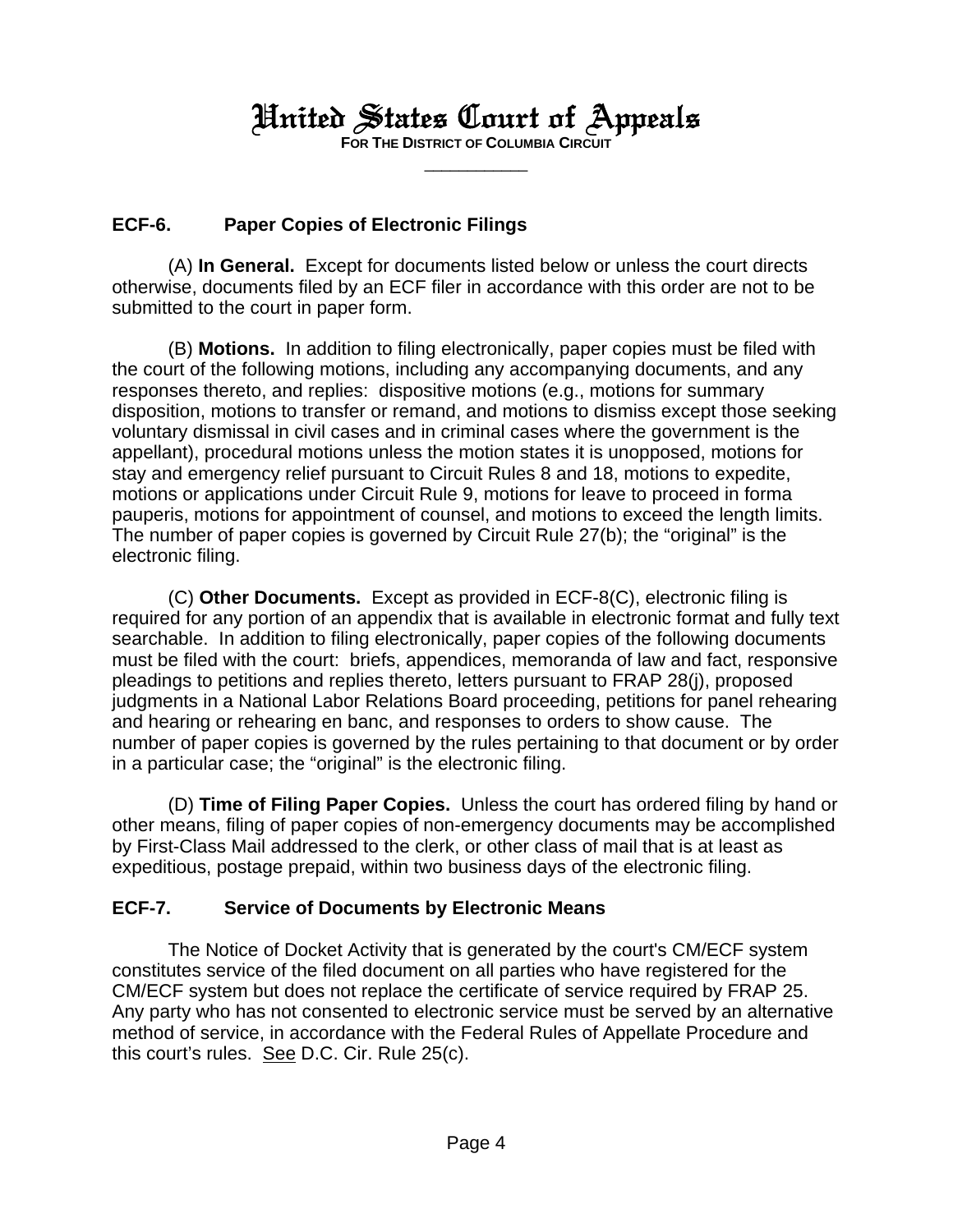**FOR THE DISTRICT OF COLUMBIA CIRCUIT** \_\_\_\_\_\_\_\_\_\_\_\_

### **ECF-8. Exceptions to Requirement of Electronic Filing And Service**

(A) A party proceeding pro se must file documents in paper form with the clerk and must be served with documents in paper form, unless the pro se party has been permitted to register as an ECF filer for that case.

(B) A motion to file documents under seal, including any exhibits and attachments, and all documents containing material under seal may not be filed or served electronically unless the court orders otherwise. Matters under seal are governed by Circuit Rule 47.1.

(C) Exhibits, attachments, or appendix items that (1) exceed 500 pages or 1500 kilobytes; (2) are not in a format that readily permits electronic filing, such as odd-sized documents; or (3) are illegible when scanned into electronic format may be filed in paper form. Documents filed pursuant to this subsection must be served by an alternative method of service authorized by FRAP 25, and the filer must file electronically a notice of paper filing.

(D) Upon motion and a showing of good cause, the court may exempt a party from the electronic filing requirements and authorize filing by means other than use of the CM/ECF system. See D.C. Cir. Rule 25(b).

#### **ECF-9. Privacy Protection**

Unless the court orders otherwise, parties must refrain from including or must redact the following personal data identifiers from documents filed with the court to the extent required by FRAP 25(a)(5):

• Social Security numbers. If an individual's Social Security number must be included, use the last four digits only.

• Financial account numbers. If financial account numbers are relevant, use the last four digits only.

• Names of minors. If the involvement of an individual known to be a minor must be mentioned, use the minor's initials only.

• Dates of birth. If an individual's date of birth must be included, use the year only.

• Home addresses. In criminal cases, if a home address must be included, use the city and state only.